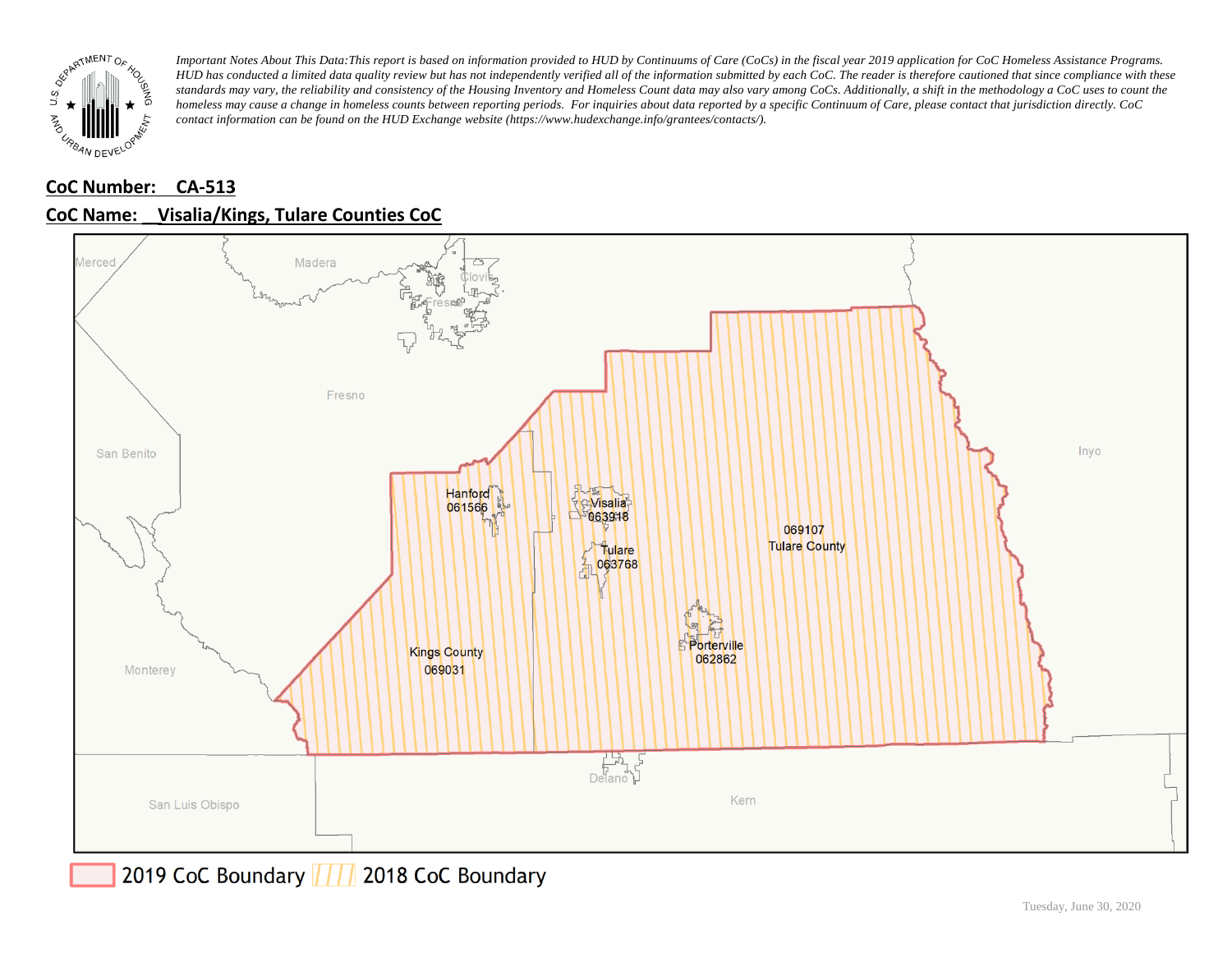

#### **CoC Number: CA-513**

### **CoC Name: \_\_ Visalia/Kings, Tulare Counties CoC**

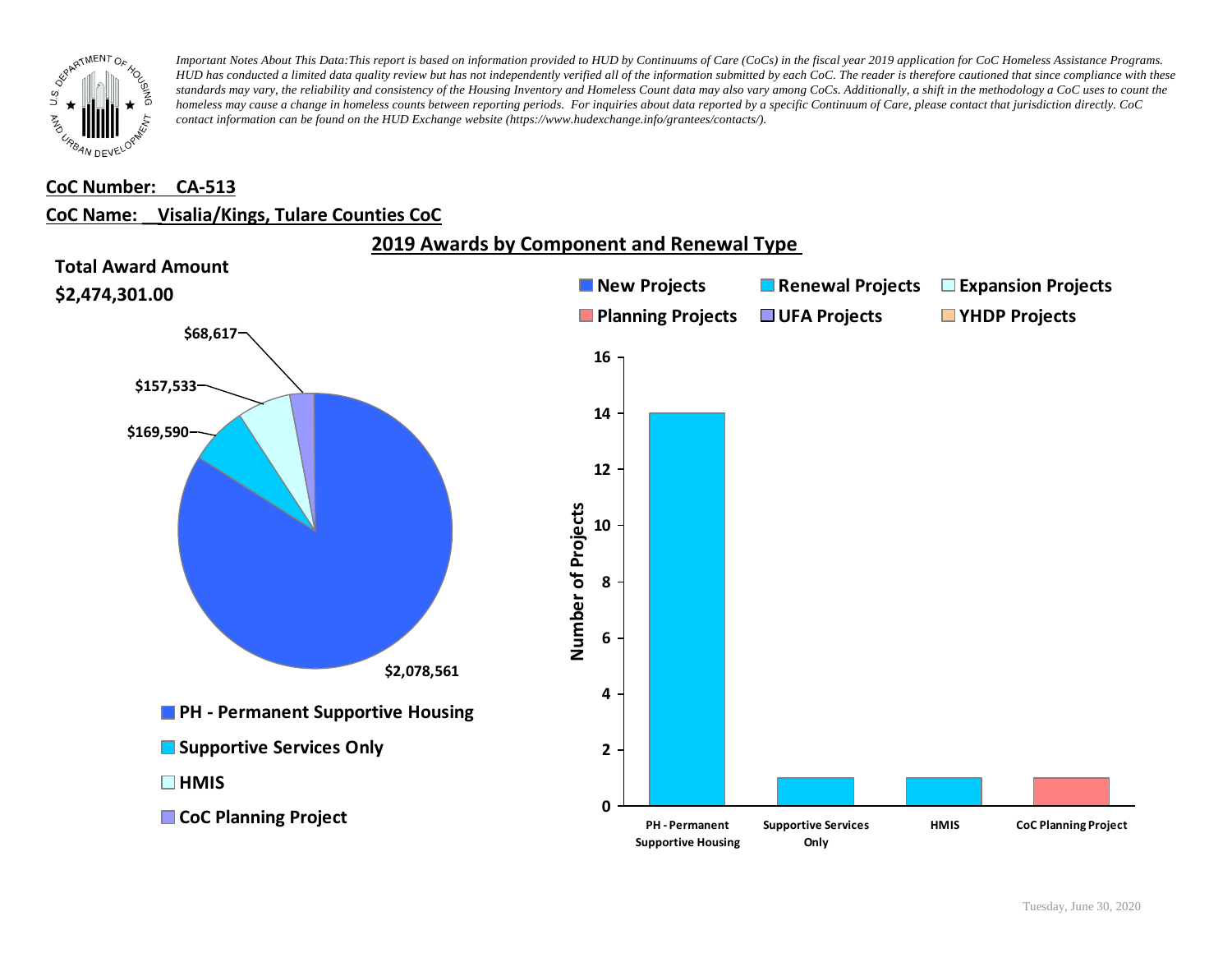

#### **CoC Number: CA-513**

#### **CoC Name: \_\_ Visalia/Kings, Tulare Counties CoC**



# **2019 Housing Inventory Summarized by Target Population and Bed Type**

<sup>1</sup> Adult & Child Beds refer to beds for households with one adult (age 18 or older) and at least one child (under the age of 18).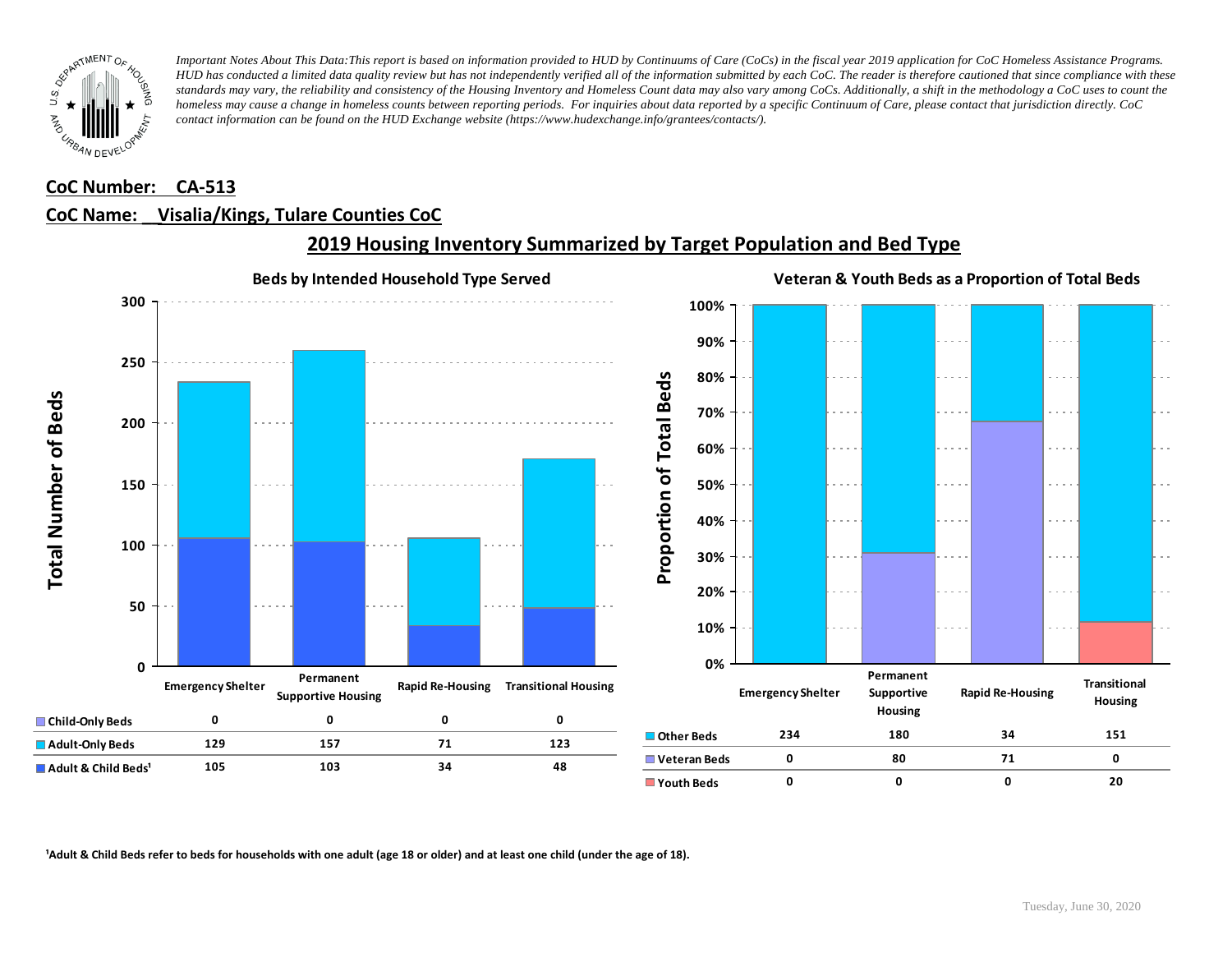

#### **CoC Number: CA-513**

#### **CoC Name: \_\_ Visalia/Kings, Tulare Counties CoC**

# **2019 Point in Time Count Summarized by Household Type**



\* Safe Haven programs are included in the Transitional Housing category.

¹This category includes single adults, adult couples with no children, and groups of adults. ²This category includes households with one adult and at least one child under age 18.

³This category includes persons under age 18, including children in one-child households, adolescent parents and their children, adolescent siblings, or other household configurations composed only of children.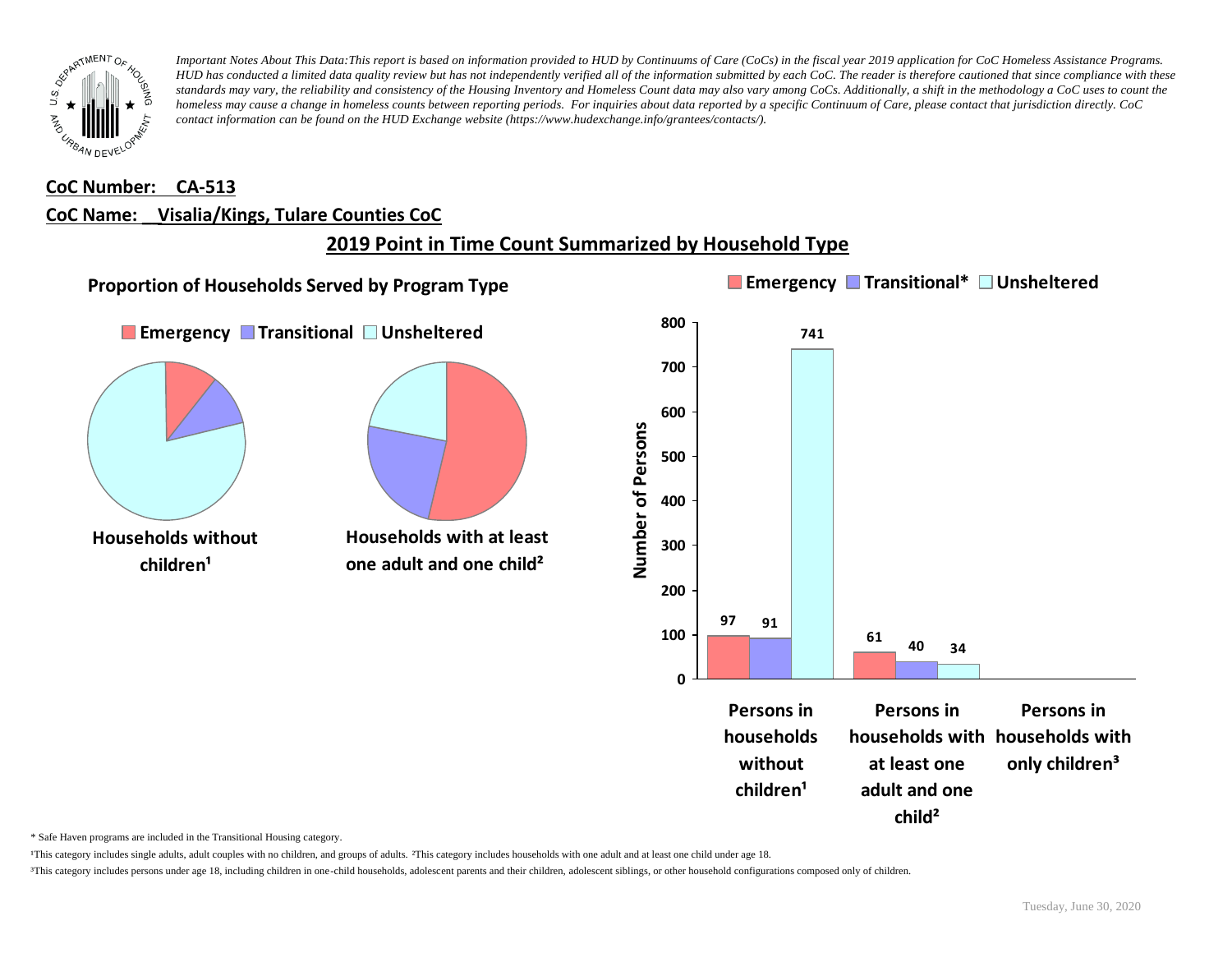

# **CoC Number: CA-513 CoC Name: \_\_ Visalia/Kings, Tulare Counties CoC**



# **2019 Point-In-Time Count Proportion of Persons in each Age Group by Household Type**

\* Safe Haven programs are included in the Transitional Housing category.

¹This category includes single adults, adult couples with no children, and groups of adults. ²This category includes households with one adult and at least one child under age 18.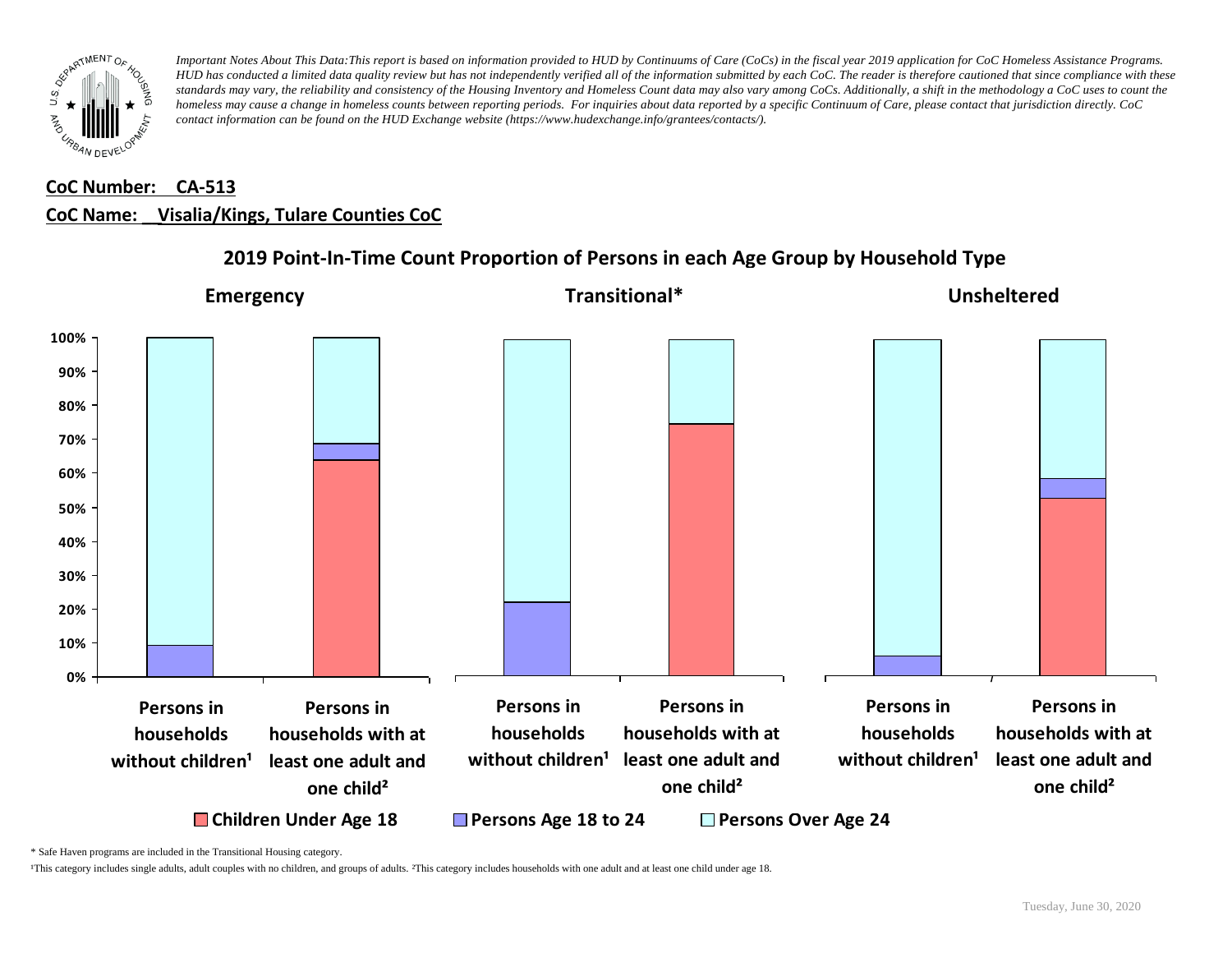

#### **CoC Number: CA-513**

#### **CoC Name: \_\_ Visalia/Kings, Tulare Counties CoC**



### **2019 Point in Time Count Summarized by Chronically Homeless by Household Type**

\* Safe Haven programs are included in the Transitional Housing category.

¹This category includes single adults, adult couples with no children, and groups of adults. ²This category includes households with one adult and at least one child under age 18.

³This category includes persons under age 18, including children in one -child households, adolescent parents and their children, adolescent siblings, or other household configurations composed only of children.